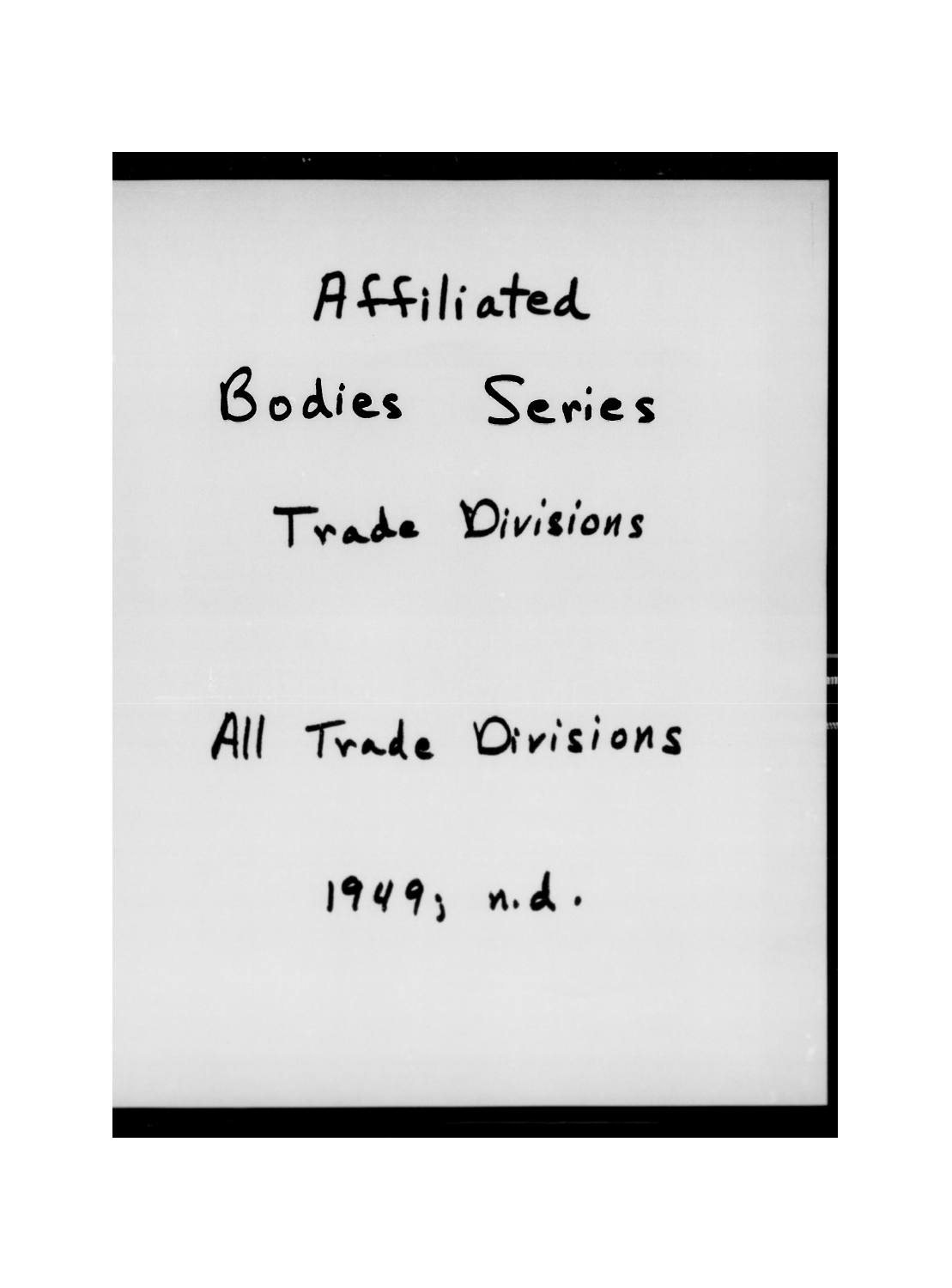From washington Teamster April 15th 1949

## **Conferences** for Chicago

group and Policy Committee meet-<br>ings will be made, is slated for 2 p.m. on April 29.<br>CONFERENCES LISTED

WINTERENCES LISTED<br>With the completion of the national trade division setup, the<br>following will have been chartered<br>and put actively to work:

National Warehouse Conference;<br>National Conference of Automo-National Conference of Automo-<br>tive, Petroleum and Allied Indus-<br>tries; National Fresh Fruit, Veg-<br>etable and Produce Conference;<br>National Drive-Away and Truck-Away Conference; National Launand Retail Delivery Conference;<br>National Dairy Employes Conference;<br>ence; National Over-The-Road ence; National Over-The-Road<br>Conference; National Bakery Con-<br>ference; National Conference of<br>Federal, State and Municipal Driv-<br>175; National Cannery Council;<br>175; National Chauffers, Taxional driv-<br>175 Conference; Nation

Construction Drivers and National<br>
Brewery Conference<br>
Already, with the organization<br>
cork harely started, several of the<br>
mational trade divisions have made<br>
hig gains in membership, and fer-<br>
ther developments are expec